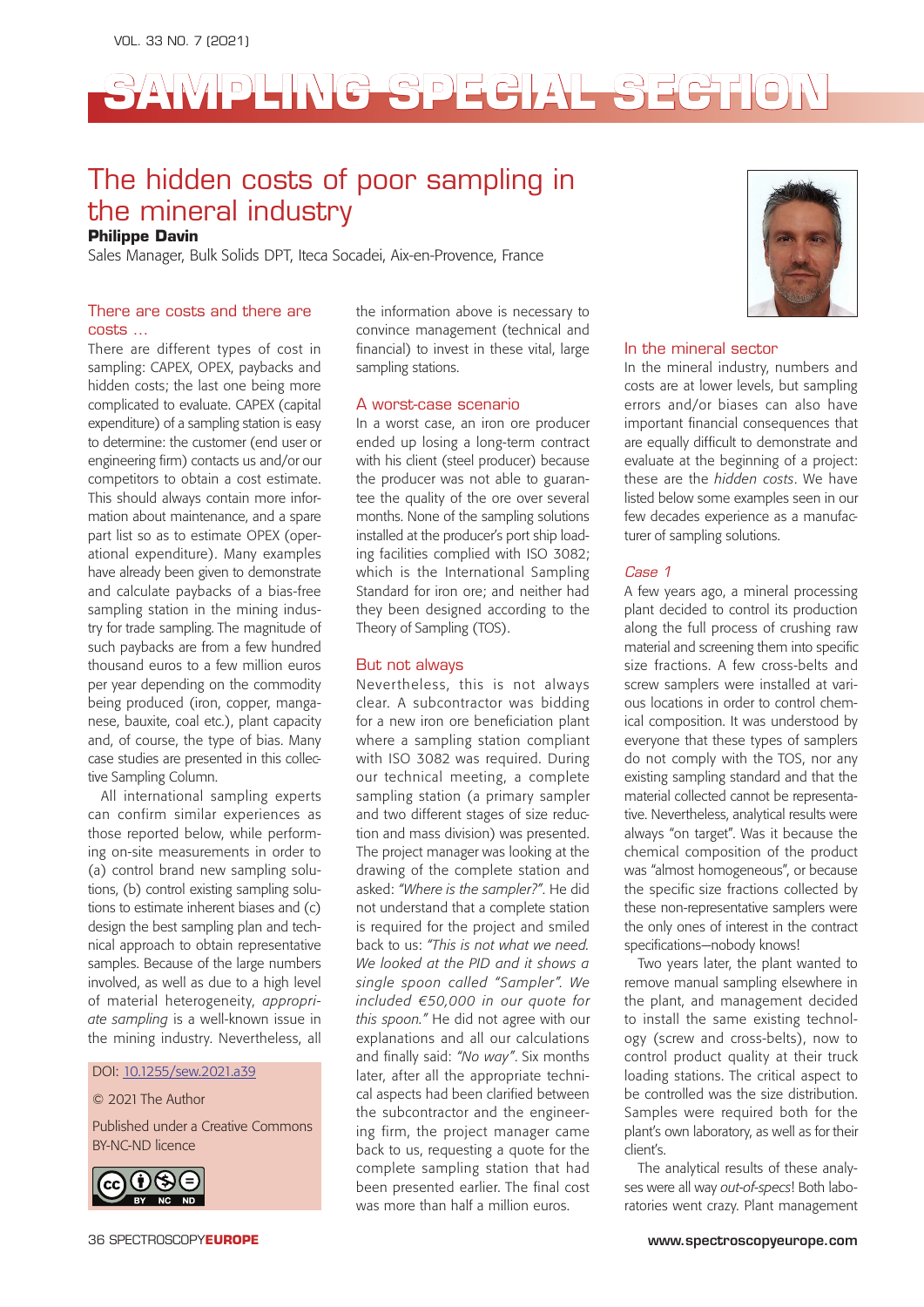# SAMPLING SPECIAL SECTIO

first decided to re-process some of the product already loaded in trucks (nightmare); then decided to stop the plant for few days in order to inspect all the crushers and screens to better understand the cause of this non-conformity. The plant finally had to pay penalties to its customer for non-compliance with the contractual specifications.

The explanation is easy for anyone who is familiar with the basics of the TOS: cross-belt samplers (also called hammer samplers) were not able to collect the fine material located close to the belt, and, therefore, this type of sampling technology under-represents the proportion of fines—and the screw samplers crushed down particles having a specific size fraction due to friction on particles in the gap between the rotating screw and its casing. This increased size fractions of the small particles, resulting in the reduction of the other size fractions of larger particles. This had nothing to do with the quality of material being loaded, but was due to the sampling technology that modifies the size of some particles. The client forced the plant to improve quality control in their process because they had lost confidence and the plant was finally forced to replace these non-representative samplers by appropriate representative ones. It is difficult to estimate the hidden costs of this entire issue, but the economic consequences for the plant are very clear.

#### *Case 2*

Another mineral processing plant was built at the beginning of the 2000s. There are several process stages before the furnace, which is fed by air-slide conveyors. The size distribution of the particles feeding the furnace is controlled; especially the proportion of fine particles; so as to optimise process efficiency. A "sample taker" was installed in one of the air-slide conveyors. This sampling system is composed of a single opening with a vertical pipe in the lower part of the airslide where material is supposed to "fall" by gravity; two valves allow material to be discharged and collected.

*To better comprehend the sampling issue, understanding of the working principle is necessary. An air-slide conveys*  *material by the means of a fluidising bed. It is composed of two casings; one above each other; separated by a fluidising grid. Air is introduced in the lower part and passes through the fluidising grid so as to create the fluidising bed. The incline of the air-slide creates and guides the flow toward the discharge end of the conveyor. Due to the airflow, turbulence creates a high level of segregation, based on both density and size of particles in the product flow. The sampler in place creates an opening in the fluidising grid with a pipe going down that guide sampled material by gravity to a sample collection vessel; two gates prevent from any pressure difference in the process.*

Due to this working principle, the device collects particles located close to the grid, which are always the larger and heavier ones, while the fine particles remain in the upper part of the enclosure and will consequently follow the main stream, resulting in an underrepresentation of these fines. Stabilising the process has always been an issue at the plant and it is understood that the existing "sampling" equipment is not able to give the process operators the necessary accurate information (content of fine particles) to optimise their process.

A decision was made to replace the existing non-representative sampler by a TOS-compliant correct sampler. Care was taken on the flow of air as well as on the limited place available to install a new sampler. This is why a new sampling solution has been especially designed to meet these special requirements. Hidden costs are also significant in this example, but complicated to estimate in details. The only solution is: representative sampling!

### *Case 3*

Energy is critical in mineral processing plants for two main reasons: cost and  $CO<sub>2</sub>$  emissions. In the lime industry, the process is composed of a kiln (vertical or rotary) to calcine limestone  $(CaCO<sub>3</sub>)$ in order to remove  $CO<sub>2</sub>$  and obtain CaO (lime). Sampling at kiln discharge in order to measure the remaining  $CO<sub>2</sub>$ content (unburnt content) gives the necessary information to optimise the kiln process in terms of product quality and to reduce energy consumption. Cross-belt solutions are popular in this industry and, as said previously in Case 2, fines are not collected (or at least most of them) which creates an important bias, because they are consequently under-represented in final sample. This results in biased measurements on the unburnt content (the smaller the particle is, the better the calcination has been).

In this plant, when a part of the production is considered as being outof-spec, it goes to waste. This part has been evaluated and fluctuates from 5% to 12 % of the production. In order to reduce this waste, operators increase the heating process resulting in a significant rising cost of energy. Are they going to waste because of real poor quality or only because of a poor non-representative sampler? The solution was to install a representative sampler at belt end discharge of the conveyor located directly after the kiln, in order to be as close as possible to the heating process and to reduce the lag time between sampling and analysis.

It is again difficult to estimate the hidden cost of energy when operators increase heating process, but the numbers may be significant. Nevertheless, it was easy to calculate the payback of the sampling station based on the portion of production that was wasted in this plant; payback of the TOS-compliant sampling station was within three to four months only!

### *Case 4*

Another lime producer received claims from its customer because the remaining  $CO<sub>2</sub>$  was out-of-spec in some specific size fractions (not all of them); and this issue was not constant over the time. A solution was found: measure the remaining  $CO<sub>2</sub>$  at the discharge of a crusher located after the kiln, so as to control the quality of each size fraction of the lime sold to the customer. A sampling station was installed and increments screened into the different size fractions of the contractual specifications; each of these was prepared individually in order to obtain a final sample representing each of all the size fractions produced and sold.